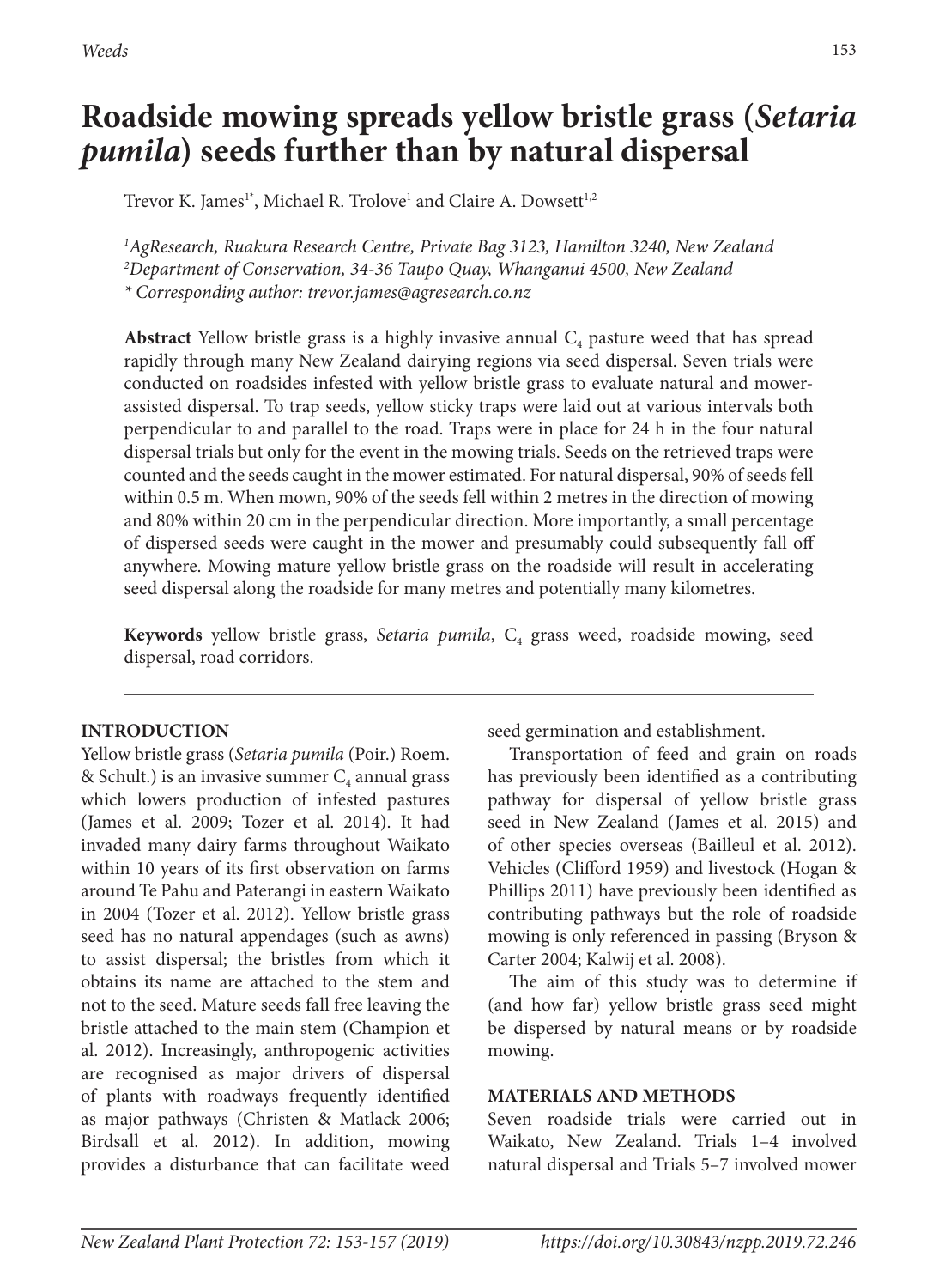dispersal. Trials 1 and 2 were set up on Anderson Road, Ngāhinapōuri, on 11 February 2013, and Trials 3 and 4 on Te Pahu Road, Whatawhata on 12 February 2013. Trials 5 and 6 were set up on Ringer Road, Pukemoremore, on 27 February 2014 and Trial 7 on Duncan Road, Tamahere, on 6 March 2014. Yellow bristle grass stems with seed heads ranging from immature to postshattering were present on all Trials except Trial 5 where no post-shattering seed heads were present. For each trial, a patch of yellow bristle grass at least 5 m long and with less than 5% other species, was used. The yellow bristle grass was up to 30, 40, 50, 60, 30, 50 and 80 cm tall for Trials 1–7 respectively. The wind was Beaufort Force 1 (light air, 1-6 km/hr) on each trial day.

To establish a base line for seed dispersal, all vegetation was mown and removed from the exit end (for passing vehicles or the mower) of the yellow bristle grass patch but not the patch itself. Sticky yellow paper traps (20 x 22 cm) were used to collect yellow bristle grass seeds that were dispersed over 24 h (Trials 1–4) or after mowing was completed (Trials 5–7). Traps were laid out both parallel to the line of travel and perpendicular to it as shown in Figures 1 and 2 (Trials 1 and 5 respectively) and pinned down with nails. The layout of traps for Trials 2–4 (natural dispersal) were similar to Trial 1 but Trials 6 and 7 (mower dispersal) differed from Trial 5 (mower dispersal) by laying perpendicular traps on both sides of the mown strip, to test if the mower was spreading seeds equally on both sides, and to a maximum distance of 4.5 m parallel to the mown strip. For Trials 5–7, the mower then made a single pass through the yellow bristle grass patch and continued over the sticky traps. For these trials, a tractor-mounted, dual-blade rotary-type mower was used as supplied by the roading contractor but the exact equipment varied. Traps were retrieved after 24 h to evaluate wind dispersal and immediately after mowing for mower dispersal of mature yellow bristle grass seeds then returned to the laboratory to count the seeds. The type of seed (free or still attached to the seed head) was also noted. Additionally, for the mowing trials, an

approximate 1 kg sample of the cut grass mulch adhering to the underside of the mower was collected and the visible 'free' seeds sitting on top of the mower were counted. The cut-grass mulch was weighed then mixed 50:50 v:v with potting mix (Daltons, 15% bark fibre, 50% C.A.N. fines A grade, 15% coco fibre classic (Profit) and 20% pumice (7 mm)) then laid out in the glasshouse with regular watering and temperatures between 15–25°C. Emerging yellow bristle grass plants were counted after 4 weeks.

The empirical data from the seven trials are presented here but due to differences in the sample sizes, no statistical analysis was carried out. The count data was plotted with a squareroot scale to avoid the problem associated with zeros on a log scale. The distance seeds were moved was determined for both perpendicular (left and right) and parallel movement.

#### **RESULTS**

The numbers of yellow bristle grass seeds collected on each of the yellow sticky traps for all seven trials are presented in Figure 3. Natural dispersal of yellow bristle grass seeds was similar in both directions with 70% and 66% of seeds on the perpendicular and parallel traps that were 0–0.25 m from the patch respectively. Seeds on the perpendicular and parallel traps that were 0.25–0.5-m from the patch represented 21% and 24% of the total count respectively, and 8% and 10% for the traps 0.5–0.75-m away. In the perpendicular direction only, 2% of the seeds reached the traps placed 0.75–1 m from the patch.

Seed dispersal by mowing along the roadside was more variable with seed numbers ranging between tens to just under 1500 seeds on traps each 2-metres from the patch. Greater than 90% of the seeds was detected in the first 2 m away from the patch. For Trials 6 and 7, the furthest sticky trap was located 4.5 m from the seed source. In Trial 6 this trap contained three seeds but in Trial 7 there were no seeds collected beyond 2.5 m. In the perpendicular direction, 80% of the collected seeds were found within 20 cm of the side of the mower but were detected as far away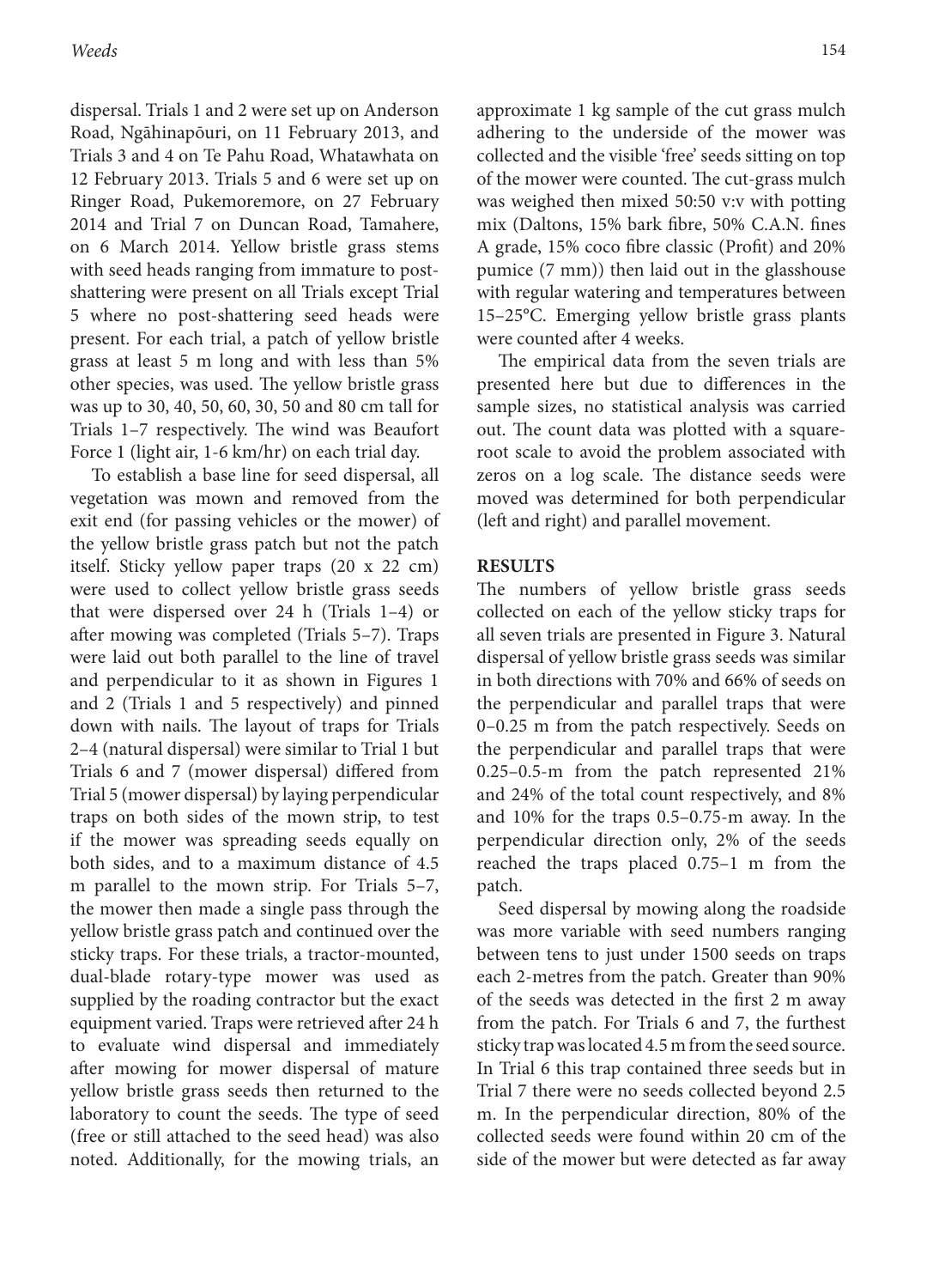

**Figure 1** Layout of Trials 1–4 (natural dispersal) showing position of yellow sticky traps in relation to the yellow bristle grass patch and the roadside.



**Figure 2** Layout of Trial 5 (dispersal by mowing) showing position of yellow sticky traps in relation to the yellow bristle grass and the mowing swath. Note that Trials 6 and 7 had sticky traps on both sides of the 2-m wide mower.



**Figure 3** Number of yellow bristle grass seeds on each of the yellow sticky traps for all seven trials. The vertical axis is a square root scale and the points are offset to prevent overlap. Symbol key indicates the location of the traps, Side 1 is the left-hand side and Side 2 the right-hand or road-side of the layout.

as 1 m, the maximum distance sampled. Number of seeds on the sticky traps set within the mown region of the trials (Fig. 2) were 67 and 137, 31 and 144, and 259 and 308 for Trials 5, 6 and 7 respectively. An observation was made when the seeds were counted that for Trial 5, >95% of the seeds were still attached to the rachis of the seed head whereas in all the other trials >95% of the seeds counted were single seeds free of the rachis.

The numbers of seeds that germinated in the samples of cut grass mulch from under the mower and the counts of 'free' seeds on top of the mower are presented in Table 1.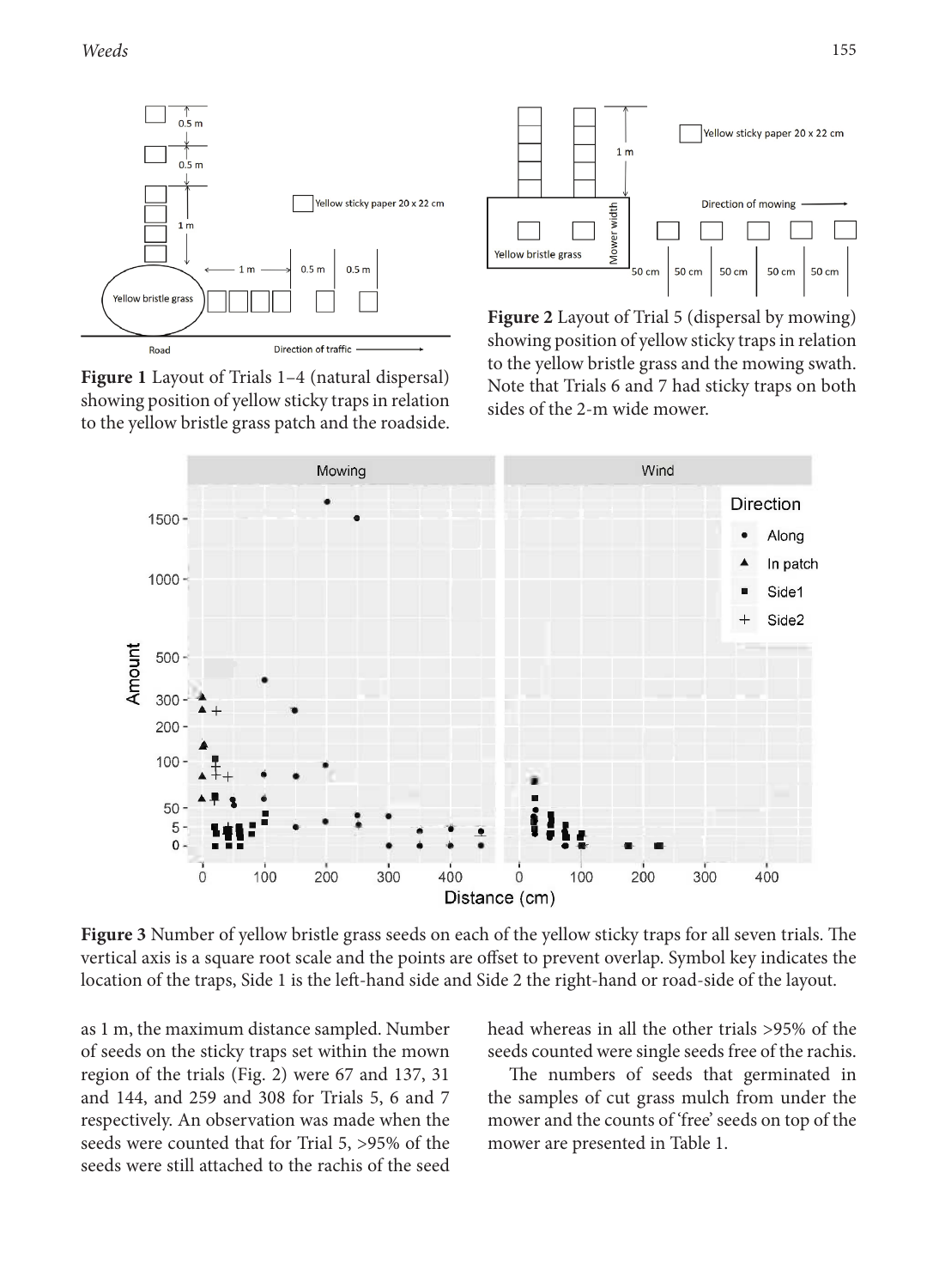#### **DISCUSSION**

These results show that mowing disperses yellow bristle grass seeds further than by natural means. However, 90% of the seed was collected within 2 m of the mowing location, which indicates the distances that seeds were moved by the mowing process remains small and unlikely to be a major factor in dispersal. If only a single mowing event coincides with seeding each year, it would take about 25 years for yellow bristle grass to move 1 kilometre along the road, in contrast to 50– 100 years by natural dispersal. Seeds lacking dispersal appendages are considered not to be widely dispersed by natural means (Hintze et al 2013) but Ernst et al. (1992) found that *Setaria verticillata*, with an infructescence of 0.8 m, has a potential dispersal distance of 0.82, 1.64 and 3.28 m in winds of 2.5, 5 and 10 m/s respectively. *Setaria verticillata* is very similar to yellow bristle grass and there is no reason that the dispersal of their seeds should differ. On the Beaufort Scale, a wind speed of 5 m/s (18 km/h) is defined as gentle (leaves and small twigs move) and 10 m/s (36 km/h) as fresh (small trees in leaf begin to sway). Although not measured, the wind speed during Trials 1–4 (fine weather) was unlikely to have exceeded this range and therefore the spread range determined in our trials is similar to that reported by Ernst et al. (1992) taking the lower height of our plants into account. Cheplick (1998) also reported similar dispersal distances for other grasses lacking dispersal appendages. The perpendicular distances measured in both the mowing and natural trials showed 66-80% of the seeds fell within 20–25 cm, well within the wind-assisted dispersal of even a light wind (0.82 m at 2.5 m/s). These wind velocities at the road edge may easily be achieved by the passing of

large trucks (Ruck & Lichtneger 2014).

Seed viability was evaluated only in the cut grass mulch. In Trials 6 and 7, the seeds collected on the sticky traps were >95% individual seeds that had fallen free of the seed head. As these seeds had separated from the seed-head they were likely to be viable and this was confirmed by their germination in the cut grass mulch. In Trial 5 however, >95% of the seeds collected on the sticky traps remained attached to the seed heads, indicating that they may not have been fully mature. This result is supported by the fact that no seedlings emerged from the cut grass mulch. Thus, it is possible that the high seed numbers from Trial 5 would not result in effective dispersal and plant establishment. If this is the case, then dispersal distances of mature seeds by the mowing process may be overestimated.

Of greater concern for long-distance dispersal are the seeds that were embedded in the cut grass mulch and those free on top of the mower. These could be separated from the mower at great distances from where they were collected (Von Der Lippe & Kowarik 2007). There were relatively few yellow bristle grass seeds found in the cut grass mulch but they could be dislodged whenever the mower was bumped or when the mulch became too heavy and fell off. The free seeds on top of the mower could shake off at any time or may be blown off when the mower was transported on the back of a truck. These events could occur many kilometres from where the seeds were attached leading to rapid and longdistance dispersal of this weed.

#### **CONCLUSIONS**

The mowing of mature yellow bristle grass plants may not disperse their seeds much further than

**Table 1** Number of yellow bristle grass seeds found in the cut grass mulch under the mower and the 'free' seeds on the top of the mower for Trials 5–7.

|           |                  | Seeds in cut mulch | Seeds 'free' on top of mower |
|-----------|------------------|--------------------|------------------------------|
| Trial no. | Trial date       | Number/kg mulch    | Number                       |
| -5        | 27 February 2014 |                    | 89                           |
| -6        | 27 February 2014 |                    | 154                          |
|           | 6 March 2014     | 19                 | 267                          |